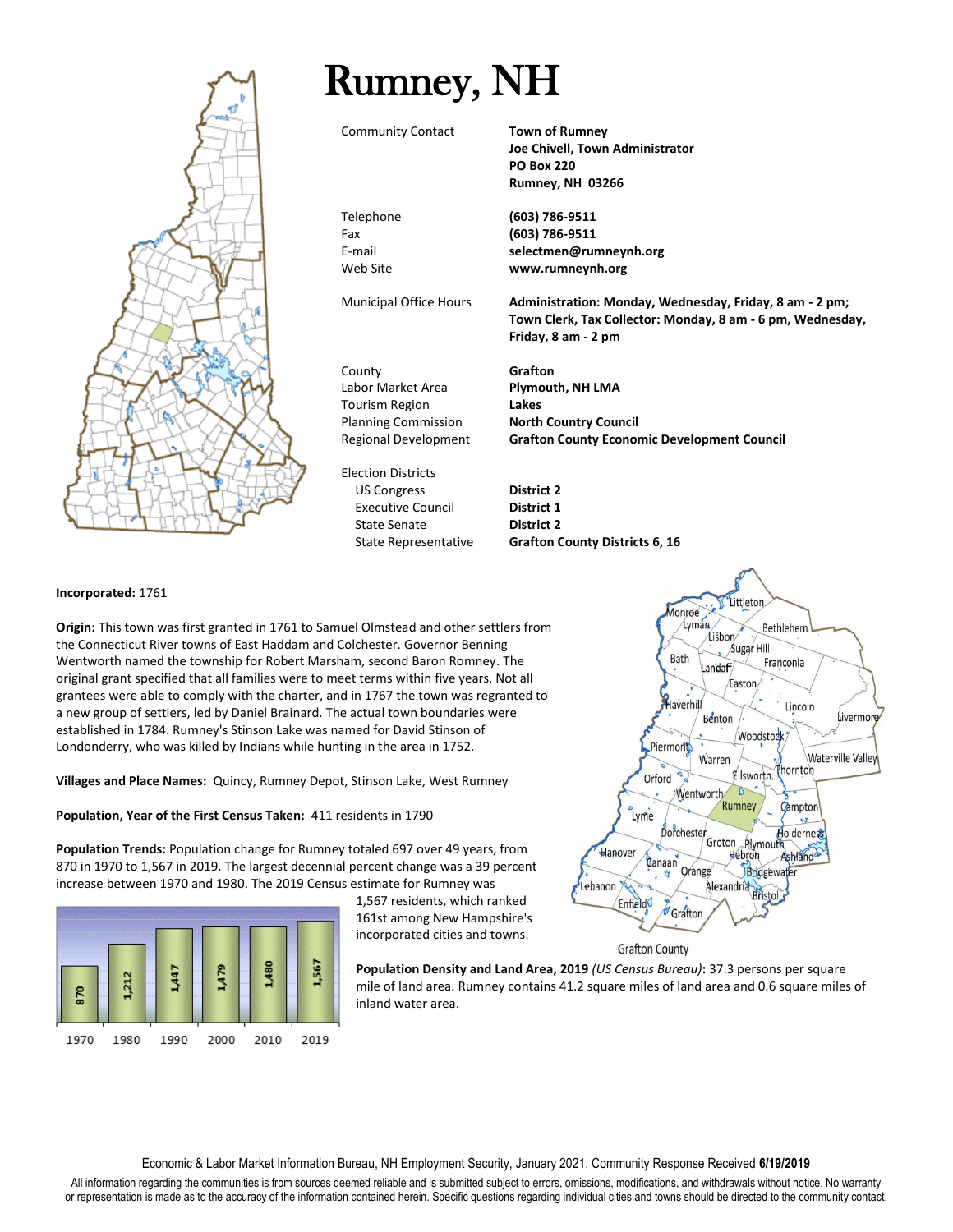| <b>MUNICIPAL SERVICES</b><br>Type of Government<br>Zoning Ordinance<br>Master Plan<br>Capital Improvement Plan<br>Industrial Plans Reviewed By<br><b>Boards and Commissions</b><br>Elected:<br>Appointed: | <b>Budget: Municipal Appropriations, 2018</b><br>Budget: School Appropriations, 2017-2018<br>Conservation | Selectmen; Planning; Library; Trust Funds;<br><b>Cemetery; Advisory; Fire Commissioners</b> |                     | <b>Selectmen</b><br>\$11,684,471<br>\$3,957,068<br><b>No Board</b><br>2012<br>Yes<br><b>Planning Board</b> |
|-----------------------------------------------------------------------------------------------------------------------------------------------------------------------------------------------------------|-----------------------------------------------------------------------------------------------------------|---------------------------------------------------------------------------------------------|---------------------|------------------------------------------------------------------------------------------------------------|
| Public Library                                                                                                                                                                                            | <b>Byron G. Merrill</b>                                                                                   |                                                                                             |                     |                                                                                                            |
| <b>EMERGENCY SERVICES</b>                                                                                                                                                                                 |                                                                                                           |                                                                                             |                     |                                                                                                            |
| Police Department                                                                                                                                                                                         |                                                                                                           |                                                                                             |                     | Full & part-time                                                                                           |
| <b>Fire Department</b>                                                                                                                                                                                    |                                                                                                           |                                                                                             |                     | <b>Volunteer</b>                                                                                           |
| <b>Emergency Medical Service</b>                                                                                                                                                                          |                                                                                                           |                                                                                             |                     | <b>Volunteer</b>                                                                                           |
| Nearest Hospital(s)<br><b>Speare Memorial, Plymouth</b>                                                                                                                                                   |                                                                                                           |                                                                                             | Distance<br>8 miles | <b>Staffed Beds</b><br>25                                                                                  |
| <b>UTILITIES</b>                                                                                                                                                                                          |                                                                                                           |                                                                                             |                     |                                                                                                            |
| <b>Electric Supplier</b>                                                                                                                                                                                  |                                                                                                           |                                                                                             |                     | <b>NH Electric Coop</b>                                                                                    |
| Natural Gas Supplier                                                                                                                                                                                      |                                                                                                           |                                                                                             |                     | <b>None</b>                                                                                                |
| <b>Water Supplier</b>                                                                                                                                                                                     |                                                                                                           |                                                                                             |                     | <b>Private wells</b>                                                                                       |
| Sanitation                                                                                                                                                                                                |                                                                                                           |                                                                                             |                     | <b>Private septic</b>                                                                                      |
|                                                                                                                                                                                                           | Municipal Wastewater Treatment Plant                                                                      |                                                                                             |                     | No                                                                                                         |
| Solid Waste Disposal                                                                                                                                                                                      |                                                                                                           |                                                                                             |                     |                                                                                                            |
| Curbside Trash Pickup                                                                                                                                                                                     |                                                                                                           |                                                                                             |                     | None                                                                                                       |
|                                                                                                                                                                                                           | Pay-As-You-Throw Program                                                                                  |                                                                                             |                     | Νo                                                                                                         |
| Recycling Program                                                                                                                                                                                         |                                                                                                           |                                                                                             |                     | <b>Mandatory</b>                                                                                           |
|                                                                                                                                                                                                           |                                                                                                           |                                                                                             |                     | <b>Consolidated Communications</b>                                                                         |
| <b>Telephone Company</b><br><b>Cellular Telephone Access</b>                                                                                                                                              |                                                                                                           |                                                                                             |                     | Limited                                                                                                    |
| <b>Cable Television Access</b>                                                                                                                                                                            |                                                                                                           |                                                                                             |                     | Yes                                                                                                        |
|                                                                                                                                                                                                           | <b>Public Access Television Station</b>                                                                   |                                                                                             |                     | No                                                                                                         |
| High Speed Internet Service:                                                                                                                                                                              |                                                                                                           | <b>Business</b>                                                                             |                     | Limited                                                                                                    |
|                                                                                                                                                                                                           |                                                                                                           | Residential                                                                                 |                     | <b>Limited</b>                                                                                             |
| <b>PROPERTY TAXES</b>                                                                                                                                                                                     |                                                                                                           | (NH Dept. of Revenue Administration)                                                        |                     |                                                                                                            |
|                                                                                                                                                                                                           | 2019 Total Tax Rate (per \$1000 of value)                                                                 |                                                                                             |                     | \$22.94                                                                                                    |
| 2019 Equalization Ratio                                                                                                                                                                                   |                                                                                                           |                                                                                             |                     | 95.4                                                                                                       |
|                                                                                                                                                                                                           | 2019 Full Value Tax Rate (per \$1000 of value)                                                            |                                                                                             |                     | \$21.69                                                                                                    |
|                                                                                                                                                                                                           | 2019 Percent of Local Assessed Valuation by Property Type                                                 |                                                                                             |                     |                                                                                                            |
|                                                                                                                                                                                                           | <b>Residential Land and Buildings</b>                                                                     |                                                                                             |                     | 82.4%                                                                                                      |
|                                                                                                                                                                                                           | <b>Commercial Land and Buildings</b>                                                                      |                                                                                             |                     | 9.4%                                                                                                       |
|                                                                                                                                                                                                           | Public Utilities, Current Use, and Other                                                                  |                                                                                             |                     | 8.2%                                                                                                       |
| <b>HOUSING</b>                                                                                                                                                                                            |                                                                                                           |                                                                                             |                     | (ACS 2015-2019)                                                                                            |
| <b>Total Housing Units</b>                                                                                                                                                                                |                                                                                                           |                                                                                             |                     | 961                                                                                                        |
|                                                                                                                                                                                                           |                                                                                                           |                                                                                             |                     |                                                                                                            |
|                                                                                                                                                                                                           | Single-Family Units, Detached or Attached                                                                 |                                                                                             |                     | 828                                                                                                        |
|                                                                                                                                                                                                           | Units in Multiple-Family Structures:                                                                      |                                                                                             |                     |                                                                                                            |
|                                                                                                                                                                                                           | Two to Four Units in Structure                                                                            |                                                                                             |                     | 32                                                                                                         |
|                                                                                                                                                                                                           | Five or More Units in Structure                                                                           |                                                                                             |                     | 39                                                                                                         |
|                                                                                                                                                                                                           | Mobile Homes and Other Housing Units                                                                      |                                                                                             |                     | 62                                                                                                         |

|                                           | POPULATION (1-YEAR ESTIMATES/DECENNIAL)              | (US Census Bureau) |  |
|-------------------------------------------|------------------------------------------------------|--------------------|--|
| <b>Total Population</b>                   | Community                                            | County             |  |
| 2019                                      | 1,567                                                | 89,886             |  |
| 2010                                      | 1,480                                                | 89,118             |  |
| 2000                                      | 1,479                                                | 81,826             |  |
| 1990                                      | 1,447                                                | 74,998             |  |
| 1980                                      | 1,212                                                | 65,806             |  |
| 1970                                      | 870                                                  | 54,914             |  |
| <b>DEMOGRAPHICS</b>                       | <b>AMERICAN COMMUNITY SURVEY (ACS) 2015-2019</b>     |                    |  |
| Population by Gender                      |                                                      |                    |  |
| Male<br>709                               | Female                                               | 801                |  |
| Population by Age Group                   |                                                      |                    |  |
| Under age 5                               |                                                      | 49                 |  |
| Age 5 to 19                               |                                                      | 260                |  |
| Age 20 to 34                              |                                                      | 237                |  |
| Age 35 to 54                              |                                                      | 392                |  |
| Age 55 to 64                              |                                                      | 272                |  |
| Age 65 and over                           |                                                      | 300                |  |
| <b>Median Age</b>                         |                                                      | 46.9 years         |  |
|                                           | Educational Attainment, population 25 years and over |                    |  |
| High school graduate or higher            |                                                      | 92.7%<br>27.1%     |  |
| Bachelor's degree or higher               |                                                      |                    |  |
| <b>INCOME, INFLATION ADJUSTED \$</b>      |                                                      | (ACS 2015-2019)    |  |
| Per capita income                         |                                                      | \$28,247           |  |
| Median family income                      |                                                      | \$65,341           |  |
| Median household income                   |                                                      | \$55,625           |  |
|                                           | Median Earnings, full-time, year-round workers       |                    |  |
| Male                                      |                                                      | \$41,307           |  |
| Female                                    |                                                      | \$38,438           |  |
| Individuals below the poverty level       |                                                      | 13.6%              |  |
| <b>LABOR FORCE</b>                        |                                                      | (NHES – ELMI)      |  |
| Annual Average                            | 2009                                                 | 2019               |  |
| Civilian labor force                      | 719                                                  | 908                |  |
|                                           | 668                                                  |                    |  |
| Employed                                  |                                                      | 889                |  |
| Unemployed                                | 51                                                   | 19                 |  |
| Unemployment rate                         | 7.1%                                                 | 2.1%               |  |
|                                           |                                                      |                    |  |
| <b>EMPLOYMENT &amp; WAGES</b>             |                                                      | (NHES - ELMI)      |  |
| Annual Average Covered Employment         | 2009                                                 | 2019               |  |
| <b>Goods Producing Industries</b>         |                                                      |                    |  |
| Average Employment                        | 110                                                  | 116                |  |
| Average Weekly Wage                       | \$ 573                                               | \$730              |  |
| Service Providing Industries              |                                                      |                    |  |
| <b>Average Employment</b>                 | 127                                                  | 105                |  |
| Average Weekly Wage                       | \$ 522                                               | \$606              |  |
| <b>Total Private Industry</b>             |                                                      |                    |  |
| Average Employment                        | 238                                                  | 222                |  |
| Average Weekly Wage                       | \$ 546                                               | \$ 671             |  |
| Government (Federal, State, and Local)    |                                                      |                    |  |
| Average Employment                        |                                                      | 76<br>74           |  |
| Average Weekly Wage                       | \$ 627                                               | \$ 743             |  |
|                                           | Total, Private Industry plus Government              |                    |  |
| Average Employment<br>Average Weekly Wage | 313<br>\$565                                         | 295<br>\$689       |  |